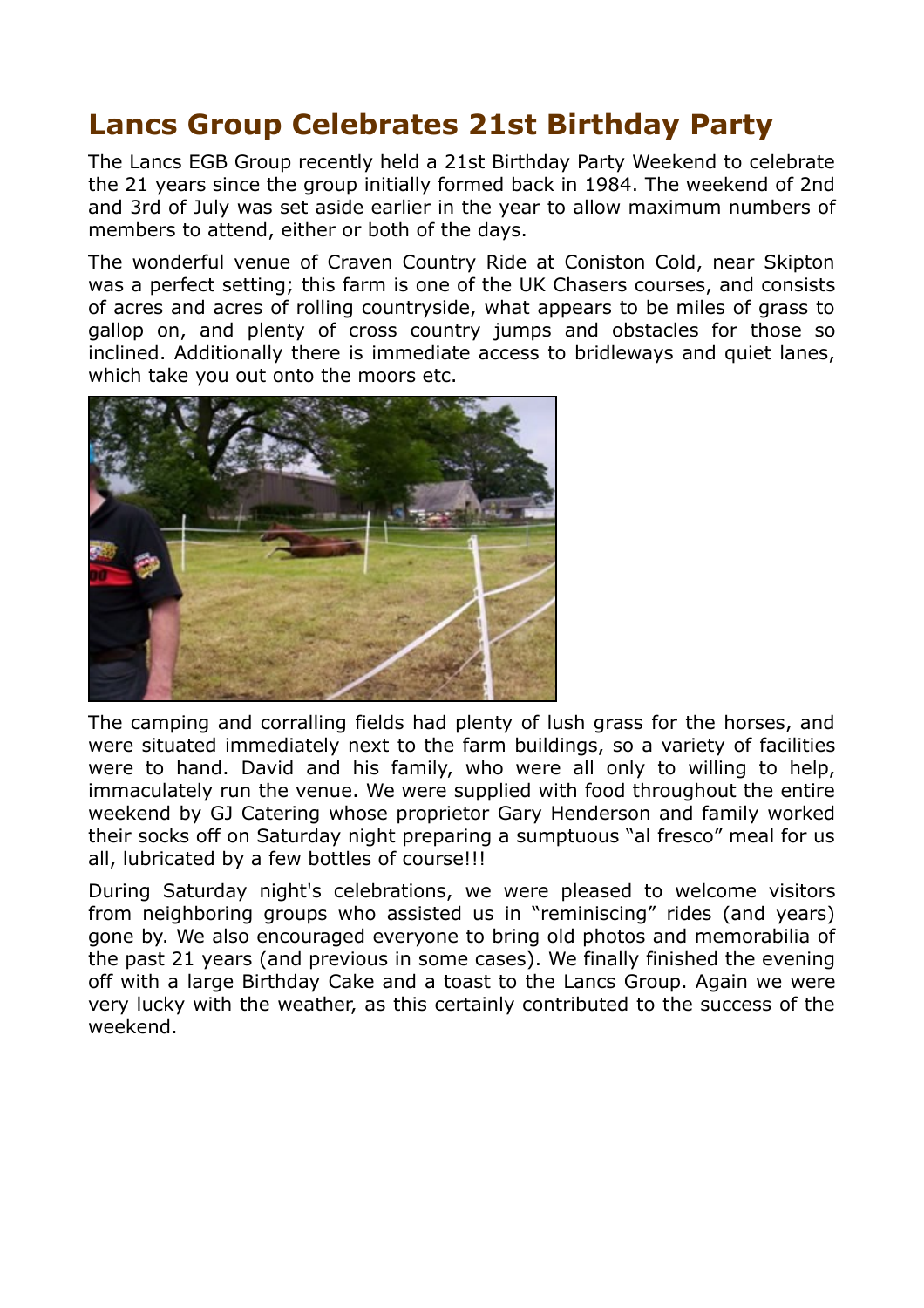

The pleasure rides on Saturday and Sunday were ably organised by member Jane Wood and her husband John. Saturday's route included mainly the Country Ride, but also some quiet tracks and lanes around the park, past some very pleasant residences, which made many of us quite envious. The Sunday route passed initially through the cross country course, but then out and north of the venue, through vastly changing terrain from, elegant country house parkland, through lowland meadow and farmland, round headlands, through a river and up onto North Yorkshire moorland. We only had to cross one busy road, but this was expertly "policed" by members Ken, Andrew and Jeff. Everyone returned enthusiastically, with plenty of wide smiles and also quite a few red faces from the hot sun. The horses (and some of the riders) then enjoyed a cool down from sprays and hoses in the Horse Wash Down area of the venue. One seasoned member of the group was even heard to say that it was the best ride they had ever done in their entire endurance career, and hoped we would be doing again next year. - so here's hoping!!!!!!!!



In addition to pleasure ride rosettes awarded each day, riders completing both days of the ride were given a lovely glass plaque as a memento of the